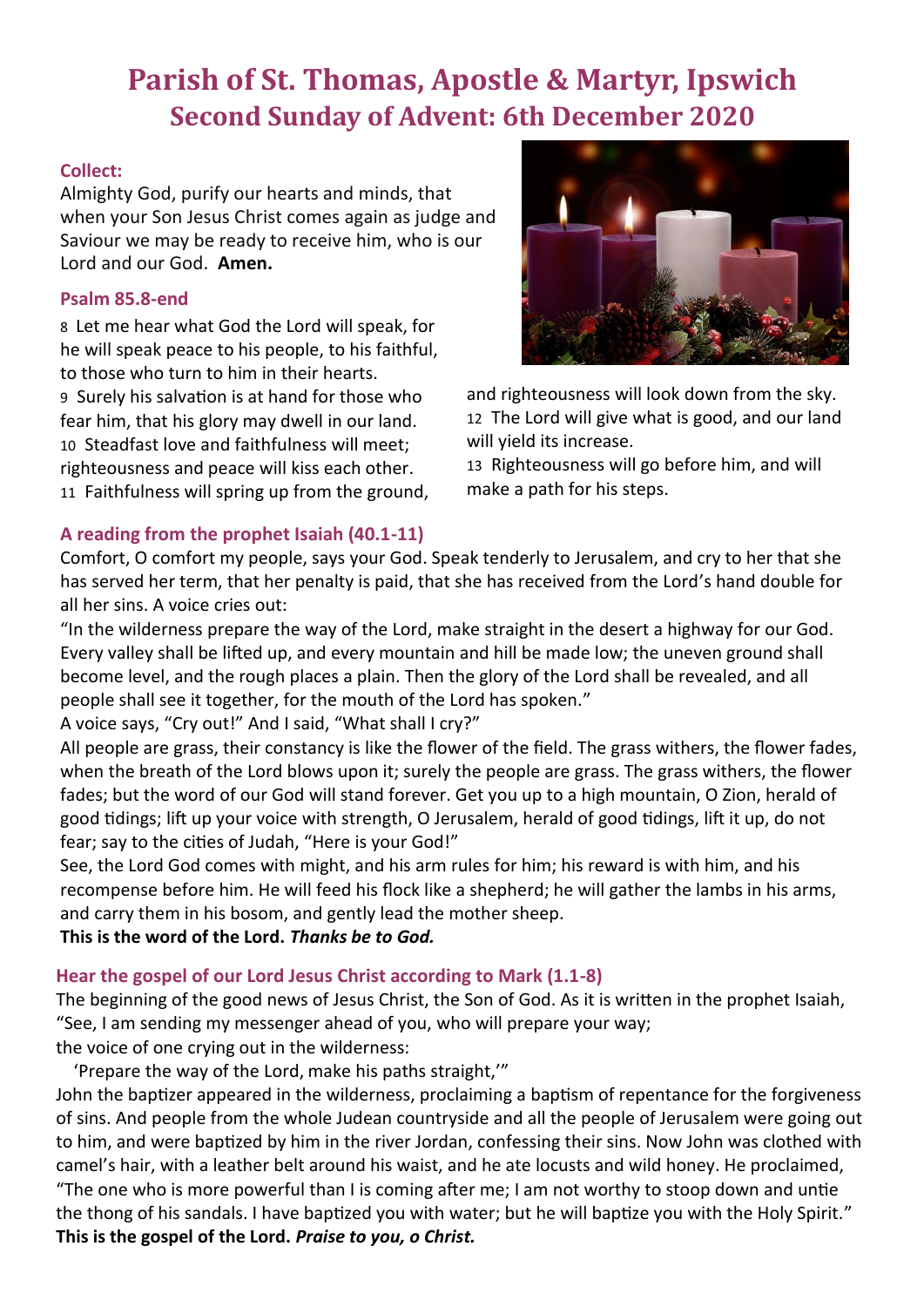#### **Reflection:**

I wonder what you have lost this year. 2020 will probably go down in the history books as a year that didn't happen, when everything was cancelled, postponed, or found new form through Zoom. And we have lost a lot. Whether it was a party, school prom, graduation, a family gathering, a holiday, time with friends, the ability to go out and about, your confidence, your health, or even a loved one, it has been a year of loss. Lost things and would-have-beens. So I suspect that for most of us, the idea of wilderness will seem closer this year. That image of being alone in a desert, wandering and separate from society. So as the season of Advent once again invites us to inhabit this space of wild lost-ness, we explore what it means to be in the wilderness with God.

Firstly, the wilderness can be a place of lament. Lament is something we don't do much of, in public anyway, but the Bible is full of it. Prophets, psalm writers, kings and ordinary people, they all cried out to God from their darkness and asked God to bring change. For lament isn't about laying blame, but is that process of bringing God our loss and our pain, presenting our suffering to God, and being full of faith (being faith-ful) that God's presence would be known.

I suspect we sometimes feel that Christianity should be all about joy, about praise and thankfulness, and perhaps we think that lamenting to God or each other shows a weakness, or even a lack of faith. But this is not so. Indeed, it is the opposite. It shows that even when we are walking through the shadows, we believe that God is there, that God is powerful, and that God wants good things for us. We lament in order to call upon God to change a situation, to draw upon God's mercy and love. John Swinton, who has written an amazing book about where God is among suffering, says "Lament provides us with a language of outrage that speaks against the way that things are, but always in the hope that the way things are just now is not the way they will always be. Lament is thus profoundly hopeful." So lament is like a prayer in the wilderness, acknowledging the brokenness of the world, and asking God to bring change.

But, secondly, the wilderness of Advent brings with it a small light. Like a single candle in a dark room, the hope of what we wait for shines brightly, because the voice crying out in the wilderness is saying 'prepare the way of the Lord!'. The hope of advent is the promise that God is coming, that he will dwell among us, change the world, and bring us life. Our wilderness is a place of the not-yet and the coming-soon, but we know what it is we are waiting for. We wait for the coming of the one who IS the light, the creator and carrier of light. Many of us have put our decorations up early this year, because in the midst of our year's hardness we simply want that symbol of hope and joy, and perhaps the twinkling lights can remind us that God always walks with us alongside our troubles.

So here we are in the wilderness, acknowledging where we are, perhaps lamenting our loss, but holding tight to our light of hope as we prepare for the coming of the Lord. This is the Advent season. It's a bit like reading a story that you have read many times before. You know how it ends, and you know where you are on the journey, but you still take the time to travel through all the pages, looking forward all the time to the delight of the ending. So we take this time to live in hope, holding on to that promise of the light coming into the world.

I also learned something about Advent this year that for some reason I never picked up on before: the fact that Advent is also a time to think about Jesus' *second* coming. Not only do we look forward to Jesus' birth, but as Christians, we look forward to being with Jesus, with God, after we die. We look forward to heaven, and to seeing God's glory in all its fullness. In this way, our whole lives are like the season of Advent, as we are always looking forward to what will come next.

So this is our story for Advent. This is our story for the year that didn't happen. That through our lament and our loss, there is a light in the darkness, growing brighter with every passing day. As we tell the Advent story, we keep the rumour of God alive, the whisper of hope that is perhaps even louder in the shadows. We point back to the birth of a child who was light, and we point forward to the hope of being with Christ forever.

Listen! Hear the voice of one crying in the wilderness—prepare the way of the Lord!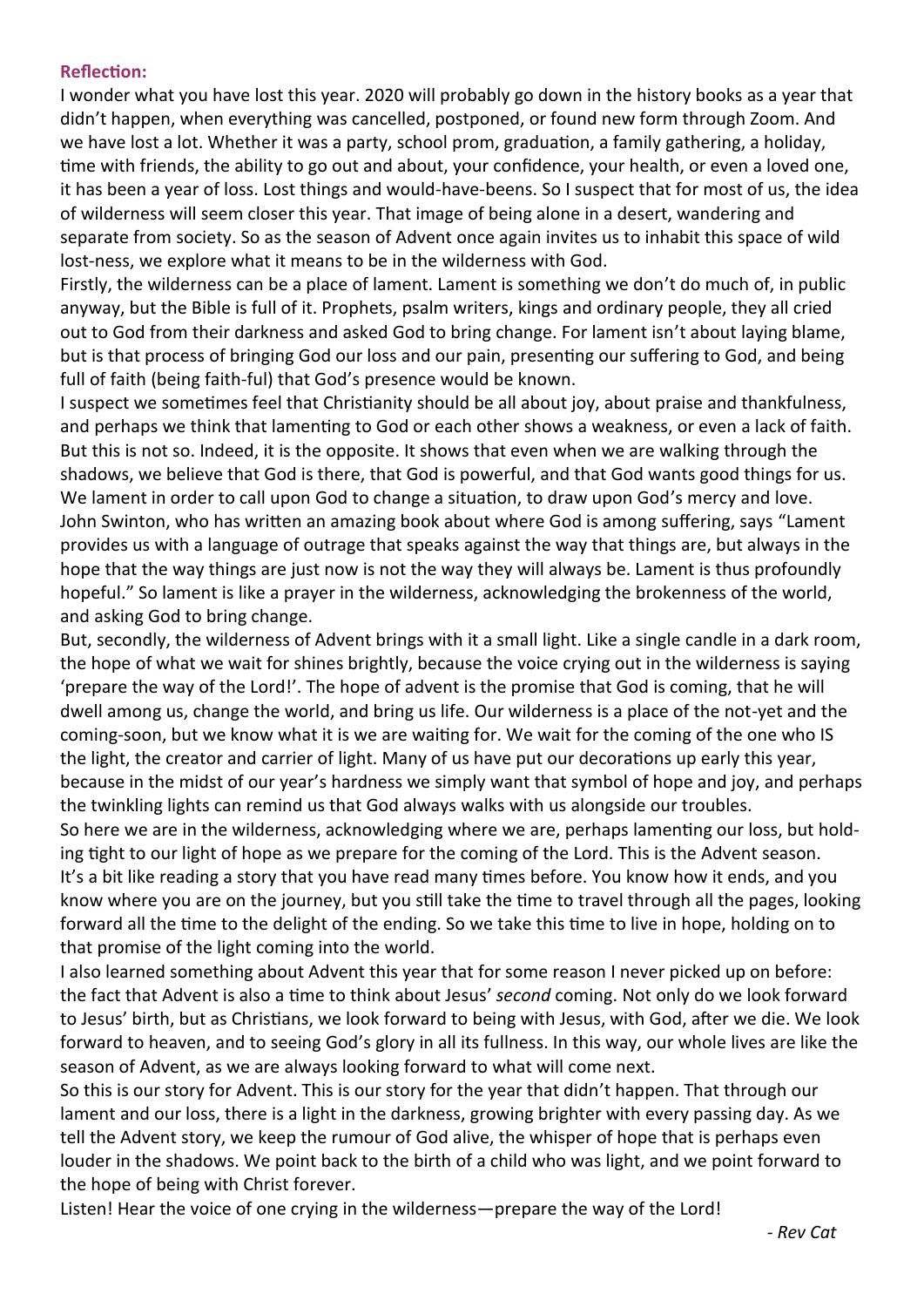# **This week's hymn:**

Longing for light, we wait in darkness Longing for truth, we turn to You. Make us Your own, Your holy people Light for the world to see.

*Christ, be our light! Shine in our hearts. Shine through the darkness. Christ, be our light! Shine in Your church gathered today.*

Longing for peace, our world is troubled Longing for hope, many despair. Your word alone has power to save us. Make us your living voice.

*Christ, be our light!...*

Longing for food, many are hungry Longing for water, many still thirst. Make us Your bread, broken for others Shared until all are fed.

*Christ, be our light!...*

Longing for shelter, many are homeless Longing for warmth, many are cold. Make us Your building, sheltering others Walls made of living stone.

*Christ, be our light!...*

Many the gifts, many the people Many the hearts that yearn to belong. Let us be servants to one another Making Your kingdom come.

*Christ, be our light!...*

# **For Our Prayers:**

The Bishops are calling on every parish to join them using this prayer at home and at every act of worship for our church, that we grow in trust in God's providence and deepen our own generosity giving of .<br>ourselves and of our gifts.

**Loving God, you are always with us, and give us all we need to be your church in Suffolk. Help us, we pray, to give as we have received: abundantly, generously, and joyfully, that our worship and our service may bear witness to your Kingdom of unfailing love. In the name of your Son who gave himself for us, Jesus Christ our Lord. Amen.**

#### *Please pray for:*

**Those with chronic or long-term illness:** Eric Dickerson, Rosemary, Jenny, Andrew Barfield, Kathy Steele, Frank D., Andrew , Peggy, Natacha, Christine, Stephen, Samantha, Rex & Jill, Margaret Christian

**\_\_\_\_\_\_\_\_\_\_\_\_\_\_\_\_\_\_\_\_\_\_\_\_\_\_\_**

**Those undergoing treatment or currently ill:** Emily, Gloria Elmer, Helen Harlow, Jean Dominy, Leslie Bloomfield, Katie (cancer), Alice (Joan's grandson's wife), Vincent Lightbody, Trish, Roger Dickerson, Vicky & Matt, Maureen Dobson, Dagmar (Andrea's mum)

**All who are affected by the Coronavirus** in the UK and around the world: *For all who have lost their jobs due to Covid19; all who are despairing. For all who have lost their lives & livelihoods, the injured, the bereaved. For hospital and health care workers*

**For our government & MPs', and local councillors: for honesty in politics, for wisdom and justice for all. For refuges** across the world & diplomates and peace makers, working to end conflicts

**Those who have recently died, and their families mourning their loss:** Eric Gilson, Diane Bloomfield, Peter Wardley, Leslie Symonds. RIP.

*Call this number* —> *for free*. It's a lovely way to worship from home!